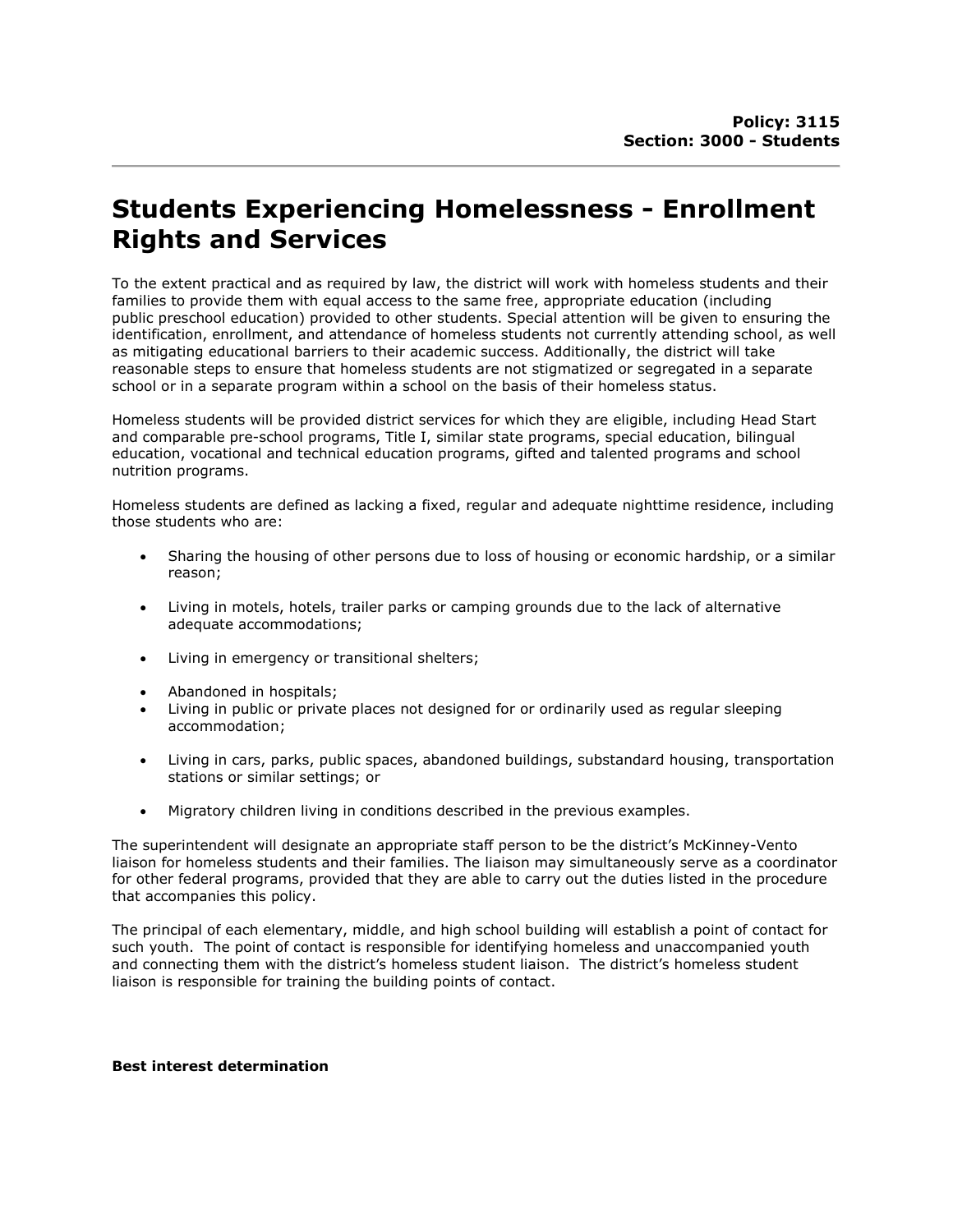In making a determination as to which school is in the homeless student's best interest to attend, the district will presume that it is in the student's best interest to remain enrolled in their school of origin unless such enrollment is against the wishes of a parent, guardian or unaccompanied youth.

Attendance options will be made available to homeless families on the same terms as families resident in the district, including attendance rights acquired by living in attendance areas, other student assignment policies, and intra and inter-district choice options.

If there is an enrollment dispute, the student will be immediately enrolled in the school in which enrollment is sought, pending resolution of the dispute. The parent or guardian will be informed of the district's decision and the reasons therefor, (or informed if the student does not qualify for McKinney-Vento, if applicable) and their appeal rights in writing and in a language they can understand. The district's liaison will carry out dispute resolution as provided by state policy. Unaccompanied youth will also be enrolled pending resolution of the dispute.

Once the enrollment decision is made, the school will immediately enroll the student, pursuant to district policies. However, enrollment may not be denied or delayed due to the lack of any document normally required for enrollment, including academic records, medical records, proof of residency, mailing address or other documentation, or denied or delayed due to missed application deadlines or fees, fines or absences at a previous school.

If the student does not have immediate access to immunization records, the student will be admitted under a personal exception. Students and families should be encouraged to obtain current immunization records or immunizations as soon as possible, and the district liaison is directed to assist. Records from the student's previous school will be requested from the previous school pursuant to district policies. Emergency contact information is required at the time of enrollment consistent with district policies, and in compliance with the state's Address Confidentiality Program when necessary. However, the district cannot demand emergency contact information in a form or manner that creates a barrier to enrollment and/or attendance at school.

Homeless students are entitled to transportation to their school of origin or the school where they are to be enrolled. If the school of origin is in a different district, or a homeless student is living in another district but will attend his or her school of origin in this district, the districts will coordinate the transportation services necessary for the student, or will divide the costs equally.

The district's liaison for homeless students and their families will coordinate with local social service agencies that provide services to homeless children and youths and their families; other school districts on issues of transportation and records transfers; and state and local housing agencies responsible for comprehensive housing affordability strategies. This coordination includes providing public notice of the educational rights of homeless students where such children and youth receive services under the McKinney-Vento Act, such as schools, family shelters and soup kitchens. The notice must be disseminated in a manner and form that parents, guardians and unaccompanied youth receiving such services can understand, including, if necessary and to the extent feasible, in their native language. The district's liaison will also review and recommend amendments to district policies that may act as barriers to the enrollment of homeless students and will participate in professional development and other technical assistance activities, as determined by the state-level (OSPI) coordinator for homeless children and youth programs.

The superintendent will:

- Strongly encourage district staff, including substitute and regular bus drivers to annually review the video posted on the OSPI website on identification of student homelessness;
- Strongly encourage every district-designated homeless student liaison to attend trainings provided by the state on identification and serving homeless youth. Ensure that the district includes in materials provided to all students at the beginning of the school year or at enrollment, information about services and support for homeless students (i.e., the brochure posted on the OSPI website).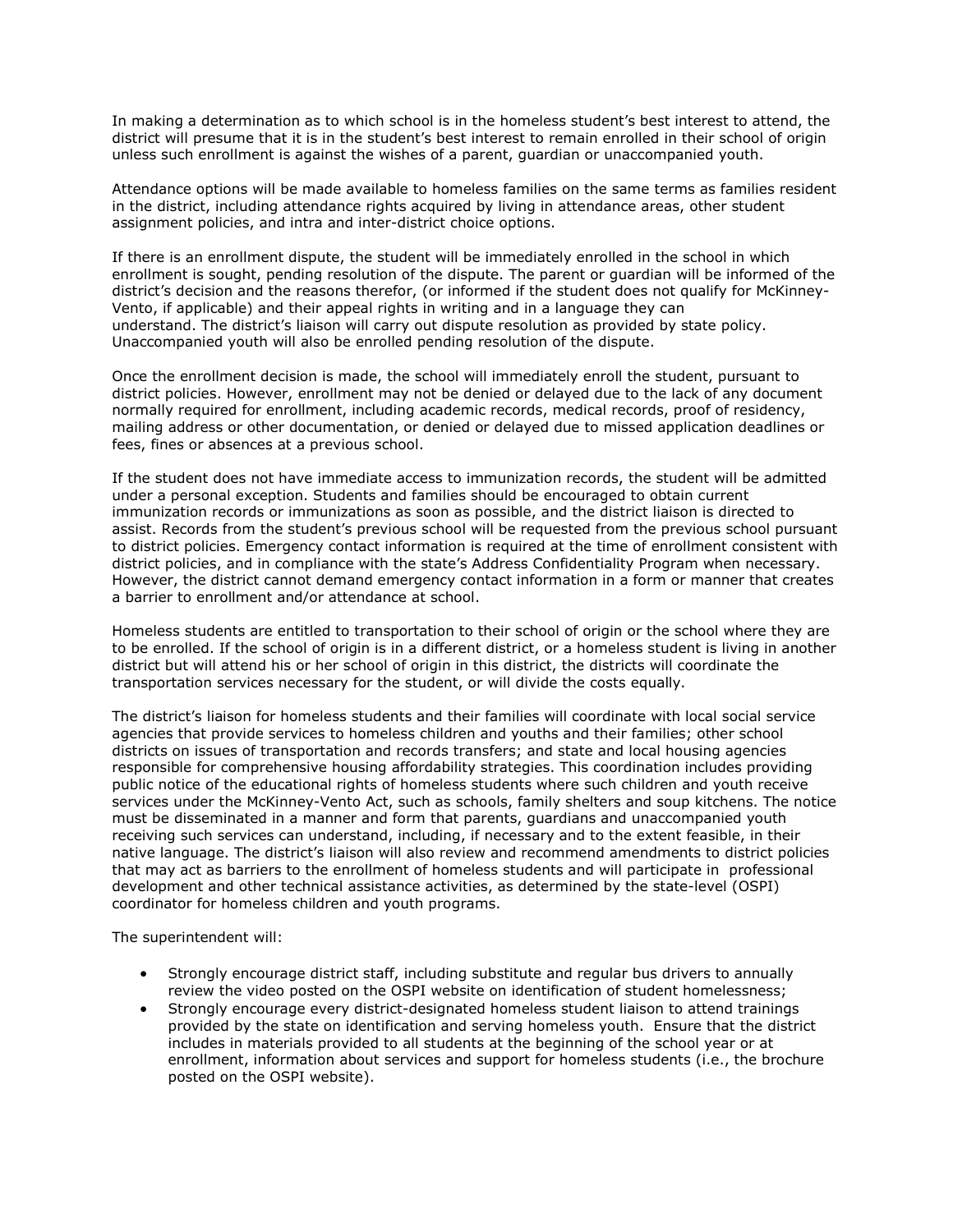Use a variety of communications each year to notify students and families about services and support available to them if they experience homelessness (e.g., distributing and collecting a universal annual housing intake survey, providing parent brochures directly to students and families, announcing the information at school-wide assemblies, posting information on the district's website).

## Facilitating on-time grade level progression

The district will: 1) waive specific courses required for graduation for students experiencing homelessness if similar coursework has been satisfactorily completed in another school district; or 2) provide reasonable justification for denial of the waiver. In the event the district denies a waiver and the student would have qualified to graduate from their sending school district, the district will provide an alternative process of obtaining required coursework so that the student may graduate on time.

The district will consolidate partial credit, unresolved, or incomplete coursework and will provide students experiencing homelessness with opportunities to accrue credit in a manner that eliminates academic and nonacademic barriers for the student.

For students who have been unable to complete an academic course and receive full credit due to withdrawal or transfer, the district will grant partial credit for coursework completed before the date of the withdrawal or transfer. When the district receives a transfer student in these circumstances, it will accept the student's partial credits, apply them to the student's academic progress or graduation or both, and allow the student to earn credits regardless of the student's date of enrollment in the district.

In the event a student is transferring at the beginning of or during their junior or senior year of high school and is ineligible to graduate after all alternatives have been considered, the district will work with the sending district to ensure the awarding of a diploma from the sending district if the student meets the graduation requirements of the sending district.

In the event a student enrolled in three or more school districts as a high school student, has met state requirements, has transferred to the district, but is ineligible to graduate from the district after all alternatives have been considered, the district will waive its local requirements and ensure that the student receives a diploma.

#### Informed consent for healthcare

Informed consent for healthcare of behalf of a student experiencing homelessness may be obtained from a school nurse, school counselor, or homeless student liaison when:

a. Consent is necessary for non-emergency, outpatient, primary care services, including physical examinations, vision examinations and eyeglasses, dental examinations, hearing examinations and hearing aids, immunizations, treatments for illnesses and conditions, and routine follow-up care customarily provided by a health care provider in an outpatient setting, excluding elective surgeries;

b. The student meets the definition of a "homeless child or youth" under the federal McKinney-Vento homeless education assistance improvements act of 2001; and

c. The student is not under the supervision or control of a parent, custodian, or legal guardian, and is not in the care and custody of the department of social and health services.

Upon the request by a health care facility or a health care provider, a district employee authorized to consent to care must provide to the person rendering care a signed and dated declaration stating under penalty of perjury that the employee is a school nurse, school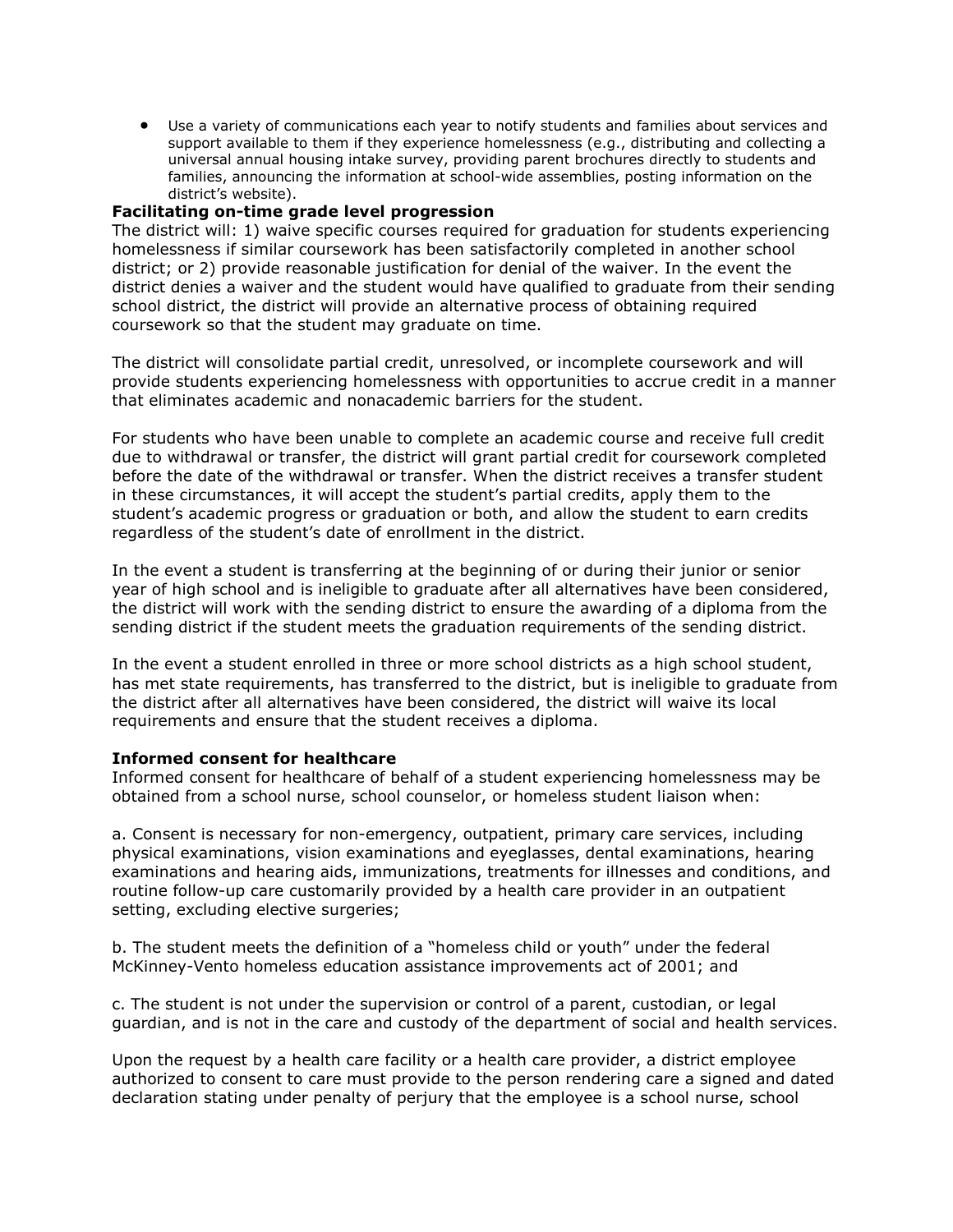counselor, or homeless student liaison and that the minor patient meets the requirements of RCW 7.70.065 (2) (b) listed above in this policy.

The district and district employee authorized to consent to care under this policy are not subject to administrative sanctions or civil damages resulting from the consent or nonconsent for care or payment for care. Any declaration required by a health care facility or a health care provider described in the above paragraph must include written notice that the district employee is exempt from administrative sanctions and civil liability resulting from the consent or non-consent for care or payment for care.

| Cross References:            | 3116 - Students in Foster Care<br>3120 - Enrollment<br>3231 - Student Records<br>3413 - Student Immunization And Life Threatening Health<br>Conditions<br>4218 - Language Access Plan                                                                                                                                                                                                                                                                                                                                                               |
|------------------------------|-----------------------------------------------------------------------------------------------------------------------------------------------------------------------------------------------------------------------------------------------------------------------------------------------------------------------------------------------------------------------------------------------------------------------------------------------------------------------------------------------------------------------------------------------------|
| Legal References:            | RCW 28A.225.215 Enrollment of children without legal<br>residences<br>RCW 28A.320.142 Unaccompanied youth - Building point of<br>contact - Duty of District<br>RCW 28A.320.145 Support for homeless students.<br>20 U.S.C. 6301 et seq. Elementary and Secondary Education<br>Act of 1965 as amended by the Every Student Succeeds Act<br>[ESSA]<br>42 U.S.C. 11431 et seq. McKinney-Vento Homeless<br>Assistance Act<br>Chapter 28A.320 RCW Provisions applicable to all districts<br>(new section created by 3SHB 1682, 2016 legislative session) |
| <b>Management Resources:</b> | $2019 - July Issue$<br>2017 - October Issue<br>$2017 - July Issue$<br>Posters and Other Materials for Community Outreach - OSPI<br>2016 - November Issue<br>2016 - July Issue                                                                                                                                                                                                                                                                                                                                                                       |

- 2014 December Issue
- 2004 October Issue
- 2002 October Issue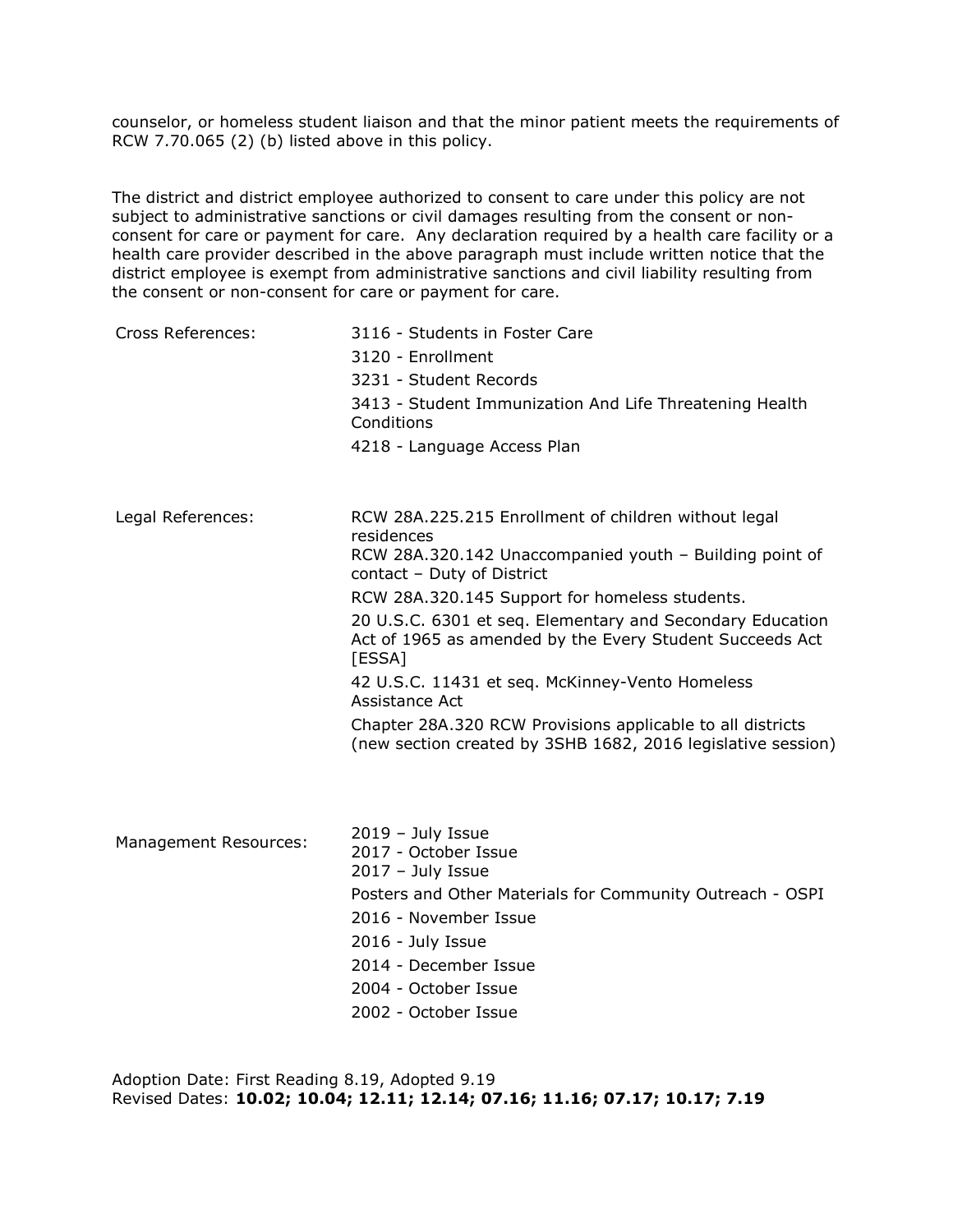# Informed Consent for Health Care

RCW 7.70.065 authorizes school nurses, school counselors, or homeless student liaisons to provide consent for non-emergency outpatient primary care services for unaccompanied homeless students.

- Non-emergency outpatient primary care services include: physical examinations, vision examinations and eyeglasses, dental examinations, haring examinations, and hearing aids, immunizations, treatment for illnesses and conditions, and routine follow-up care customarily provided by a health care provider in an outpatient treatment for mental health and substance abuse.
- Upon request by a health care facility or provider, the school district personnel authorizing the care must give the facility or provider a signed and dated written declaration verifying their position and that the student is unaccompanied and homeless. School Nurses, School Counselors, Homeless Liaisons, School Districts, their employing district, district and/or school are not subject to administrative sanctions or civil damages resulting from the consent or non-consent for care, any care, or payment for any care.